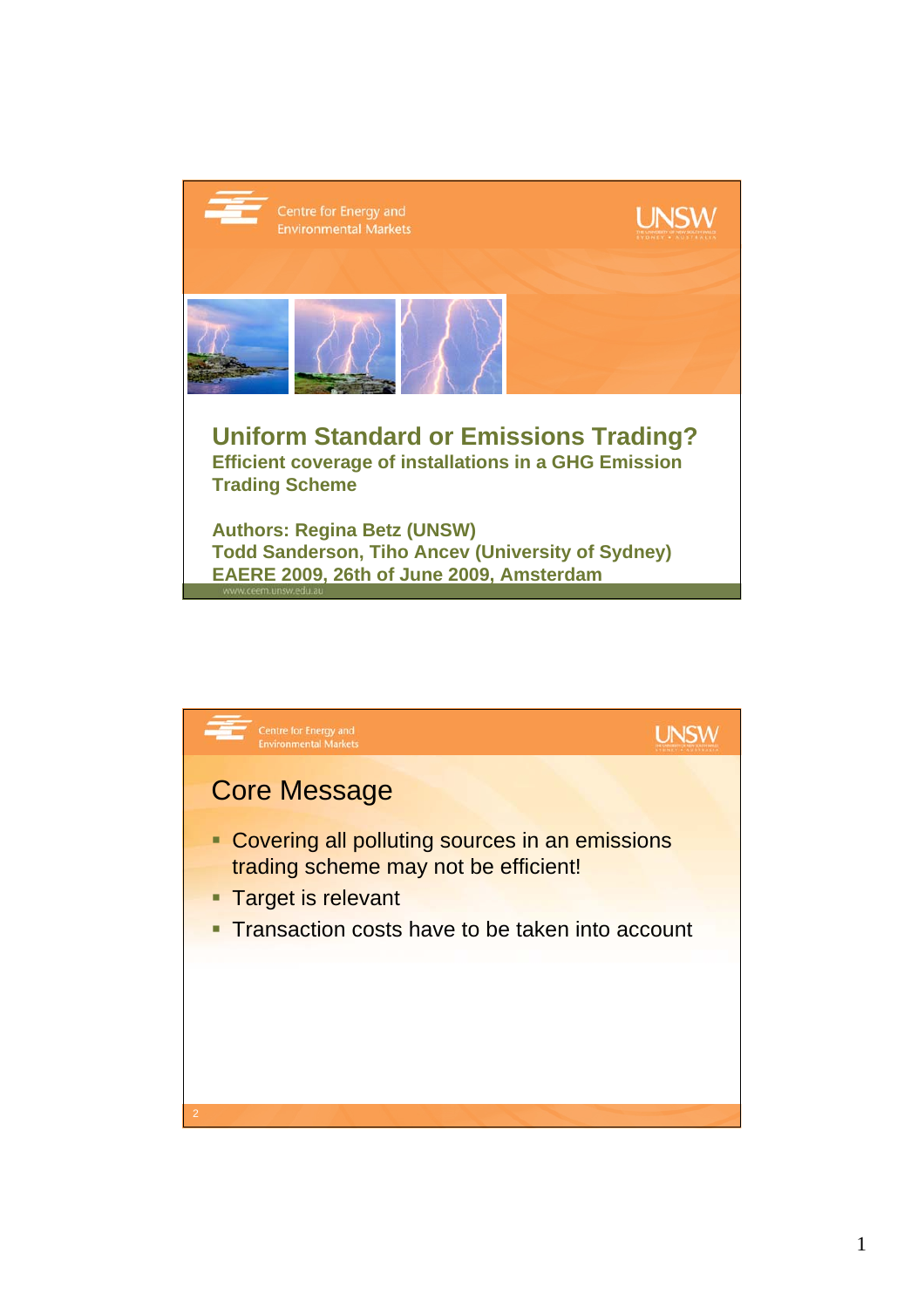## **UNSW**

## **Motivation**

Centre for Energy and<br>Environmental Market

- **Emissions trading schemes are designer markets and** policy makers have to choose the coverage
- **Australia, US and other countries are preparing to** introduce emissions trading schemes
- **Theory suggests: A broader coverage will most likely** increase heterogeneity of abatement costs and increase efficiency gains from trading
- **Lack of theoretical and empirical analysis in this area,** decision on coverage seem mainly policy driven
- **EXECTS:** Lessons from EU Emissions trading Scheme coverage

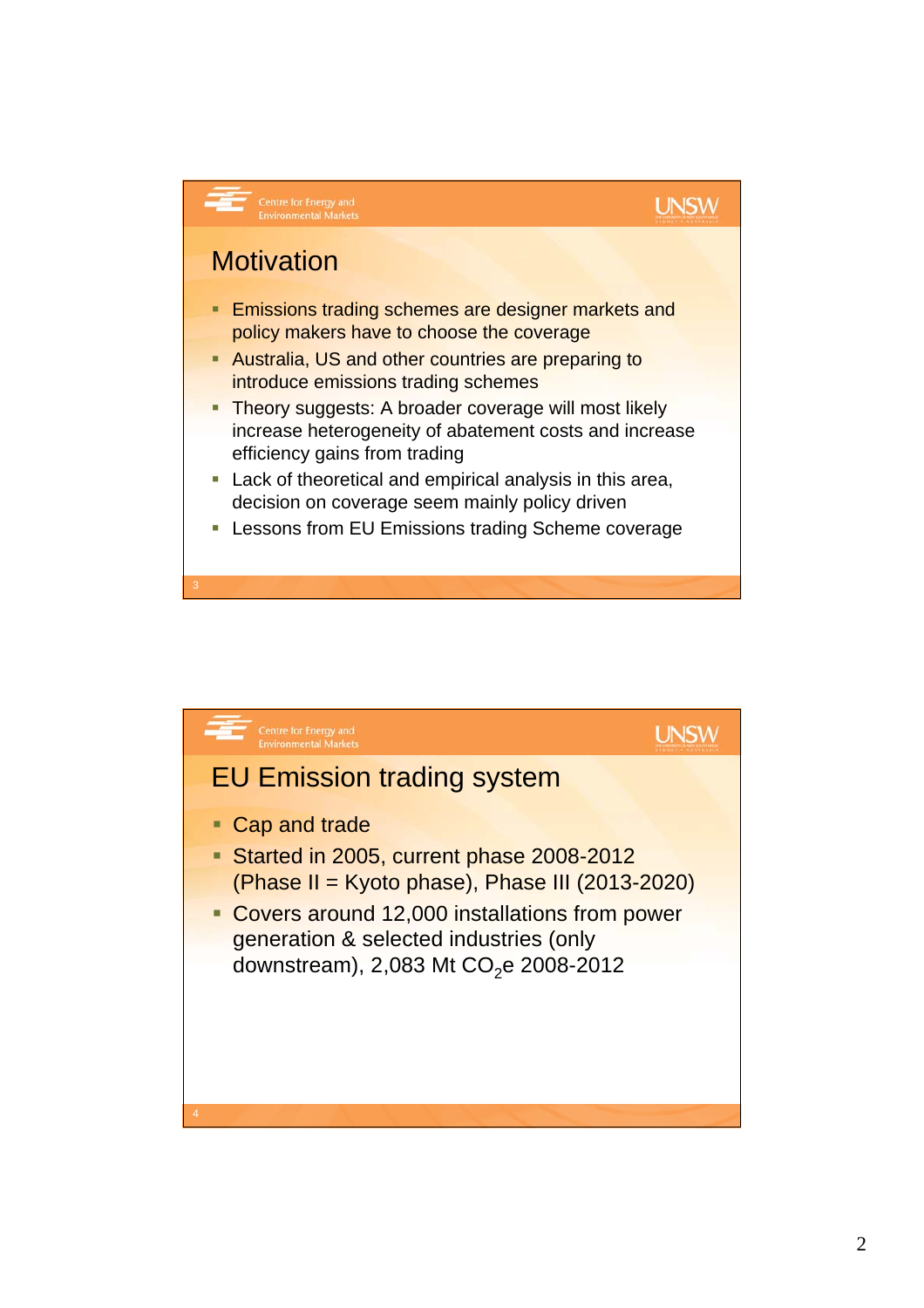

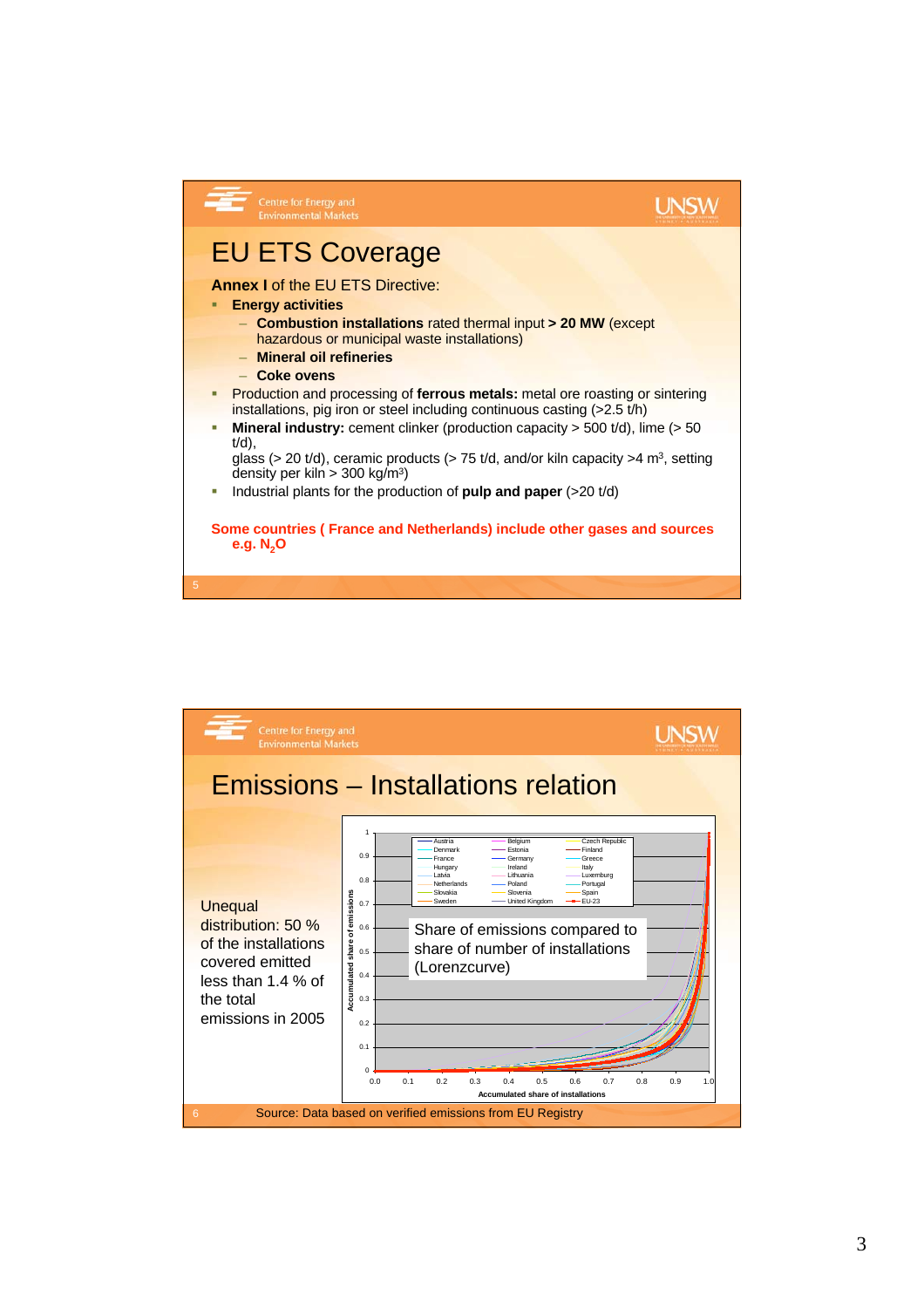

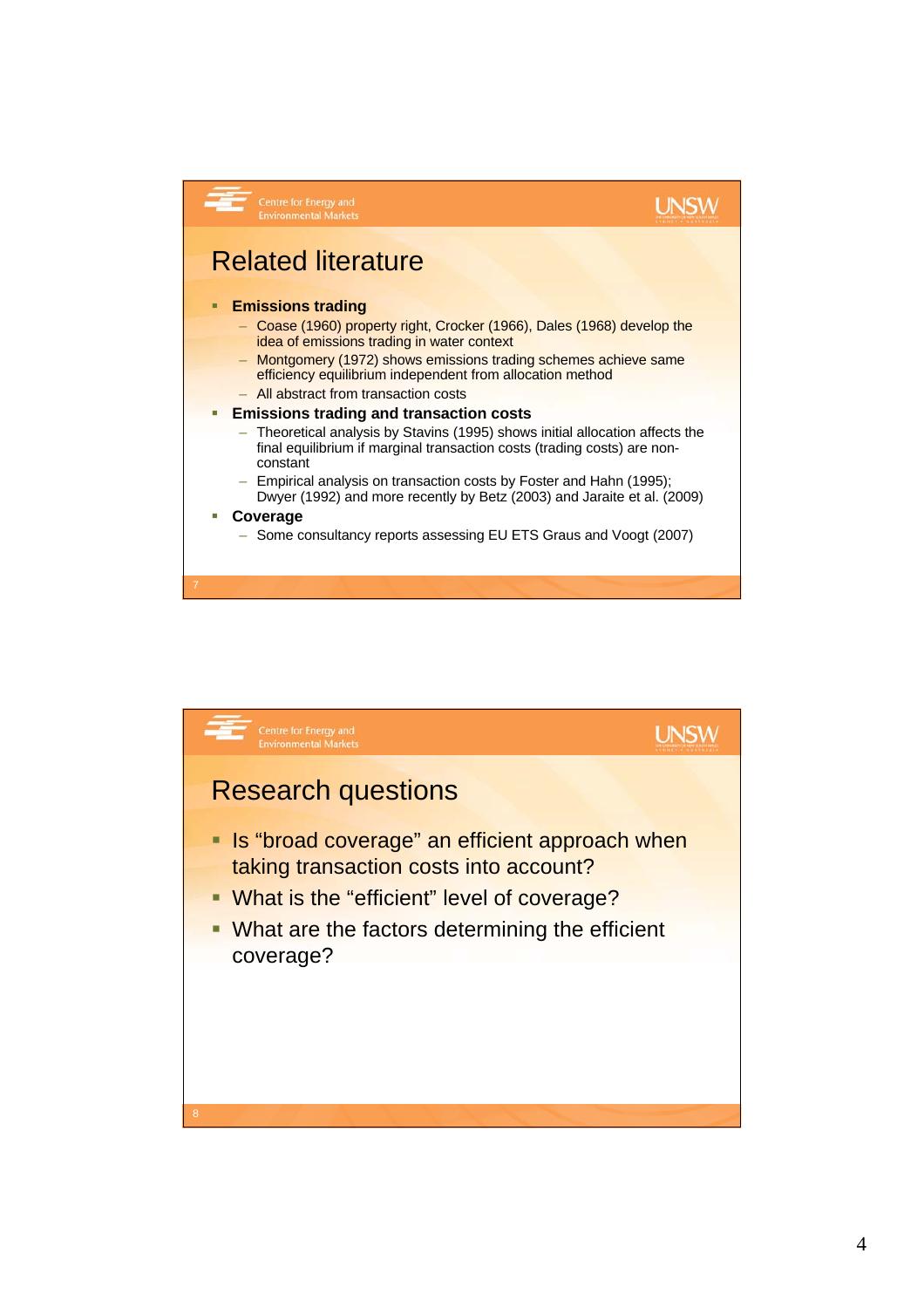

Model (1) Option 1 (blanket coverage): Option 2 (efficient coverage): 1 *m n*, and *i* = 1,…, m s.t. ( ) <sup>1</sup> 1 ( ) *<sup>n</sup> ST ETS i i i B n TCR TCR* = <sup>=</sup> -0 1 1 *n n i i i i a eC* = = - -= ( ) max ( ) max ( ) 1 1 1 1 2 *ETS i m i ST <sup>i</sup> <sup>m</sup> n i m ST i m i ETS i n i ST <sup>i</sup> <sup>m</sup> <sup>B</sup> <sup>m</sup>* <sup>=</sup> *TCR* - *TCR* <sup>+</sup> *TCR* <sup>=</sup> *TCR* - *TCR* = = = + =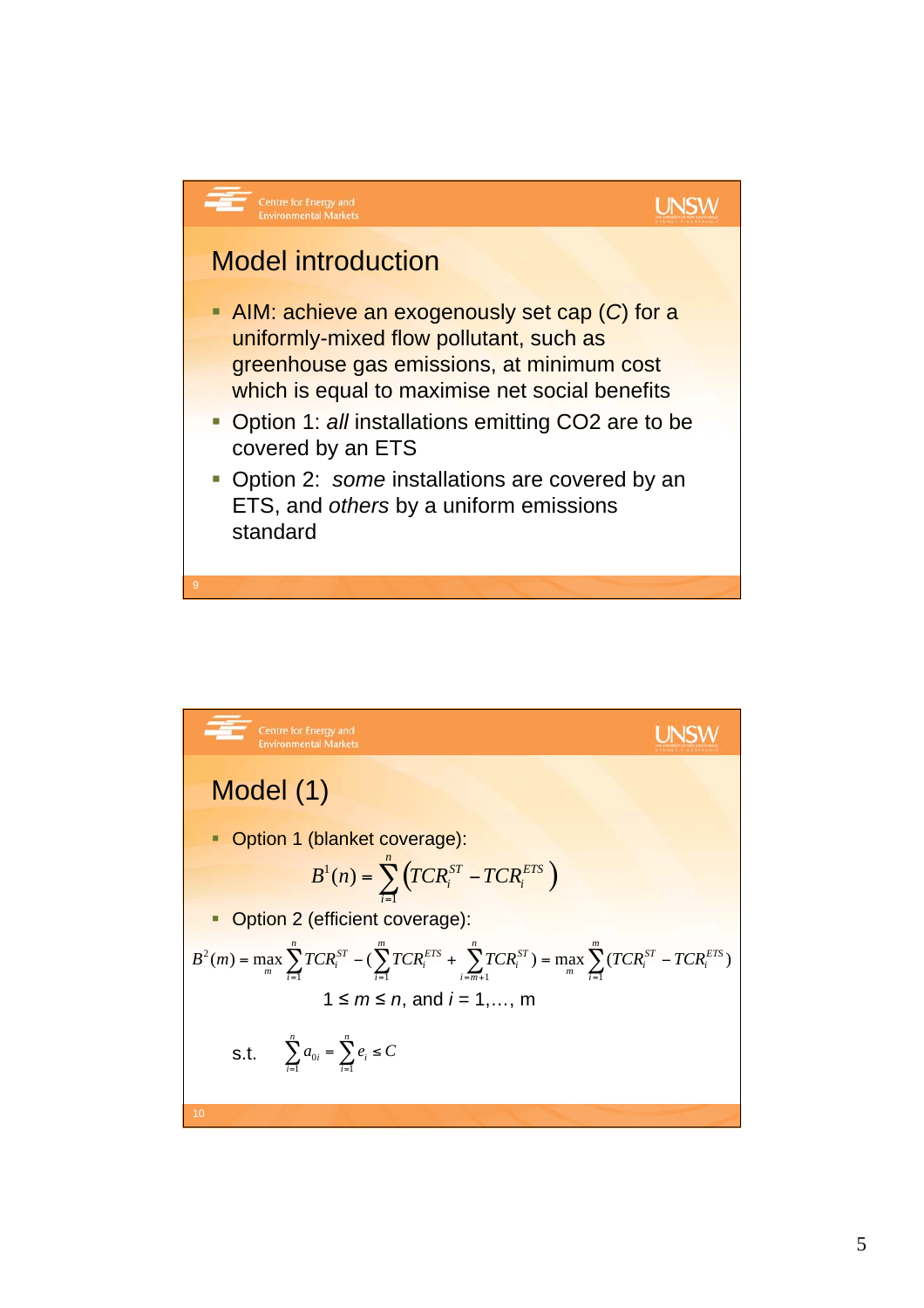| Centre for Energy and Environmental Markets                                                                   | UNSW                                |
|---------------------------------------------------------------------------------------------------------------|-------------------------------------|
| Model (2)                                                                                                     | Total Cost of Regulation (Standard) |
| $TCR_i^{ST} = \int_{e_i^{ST}}^{e_i^{NK}} MAC_i(e_i)de_i + RC_i^{ST}$                                          |                                     |
| Total Cost of Regulation (ETS)                                                                                |                                     |
| $TCR_i^{ETS} = \int_{e_i^{ST}}^{e_i^{NK}} MAC_i(e_i)de_i + p_i \cdot (e_i^{ETS} - a_{0i}^{ETS}) + RC_i^{ETS}$ |                                     |
| $p_i = p^* \pm t_i$                                                                                           |                                     |

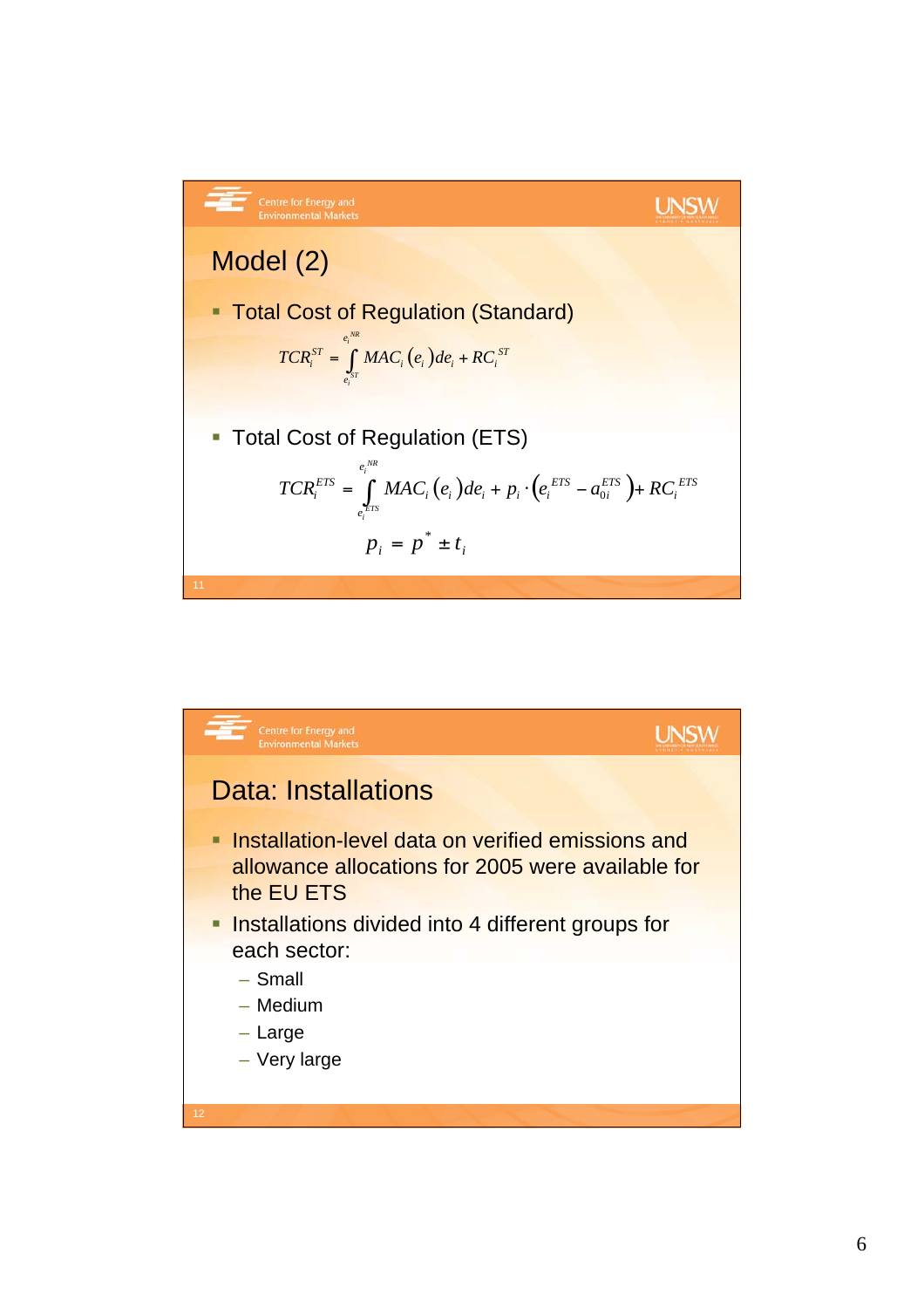Centre for Energy and<br>Environmental Market

## **UNSW**

# Differentiation of installations

|                        | <b>Small emitter</b> | <b>Medium</b><br>emitter                   | <b>Large emitter</b> | <b>Very Large</b><br>emitter |
|------------------------|----------------------|--------------------------------------------|----------------------|------------------------------|
| <b>Sector</b>          |                      | thousand tons of CO <sub>2</sub> emissions |                      |                              |
| Cement and lime        | 48.54                | 218.62                                     | 544.79               | 2864.43                      |
| Combustion             | 4.62                 | 14.85                                      | 52.66                | 12,497.63                    |
| <b>Glass</b>           | 15.24                | 34.47                                      | 72.84                | 592.75                       |
| Iron and steelworks    | 25.64                | 57.06                                      | 144.64               | 11534.47                     |
| Oil refining           | 157.69               | 574.11                                     | 1520.57              | 6266.75                      |
| 6.59<br>Pulp and paper |                      | 18.40                                      | 43.22                | 421.19                       |
|                        |                      |                                            |                      |                              |

### Centre for Energy and<br>Environmental Markets **UNSW** Data: Abatement costs Data used: De Beer et al., 2001 and Hendricks et al., 2001 Costs per tonne of emissions reduction and potential (%) **Functional Form for estimation of Abatement** costs:  $MAC_i = e^{\beta_i A_i} - 1$  $TAC_i = \frac{1}{\rho} (e^{\beta_i A_i} - 1) - A_i$  $\left( e^{\beta_i A_i} - 1 \right)$  *A*<sub>i</sub>  $\frac{\partial}{\partial \beta_i}$  (e' *i* **Problem: negative abatement costs**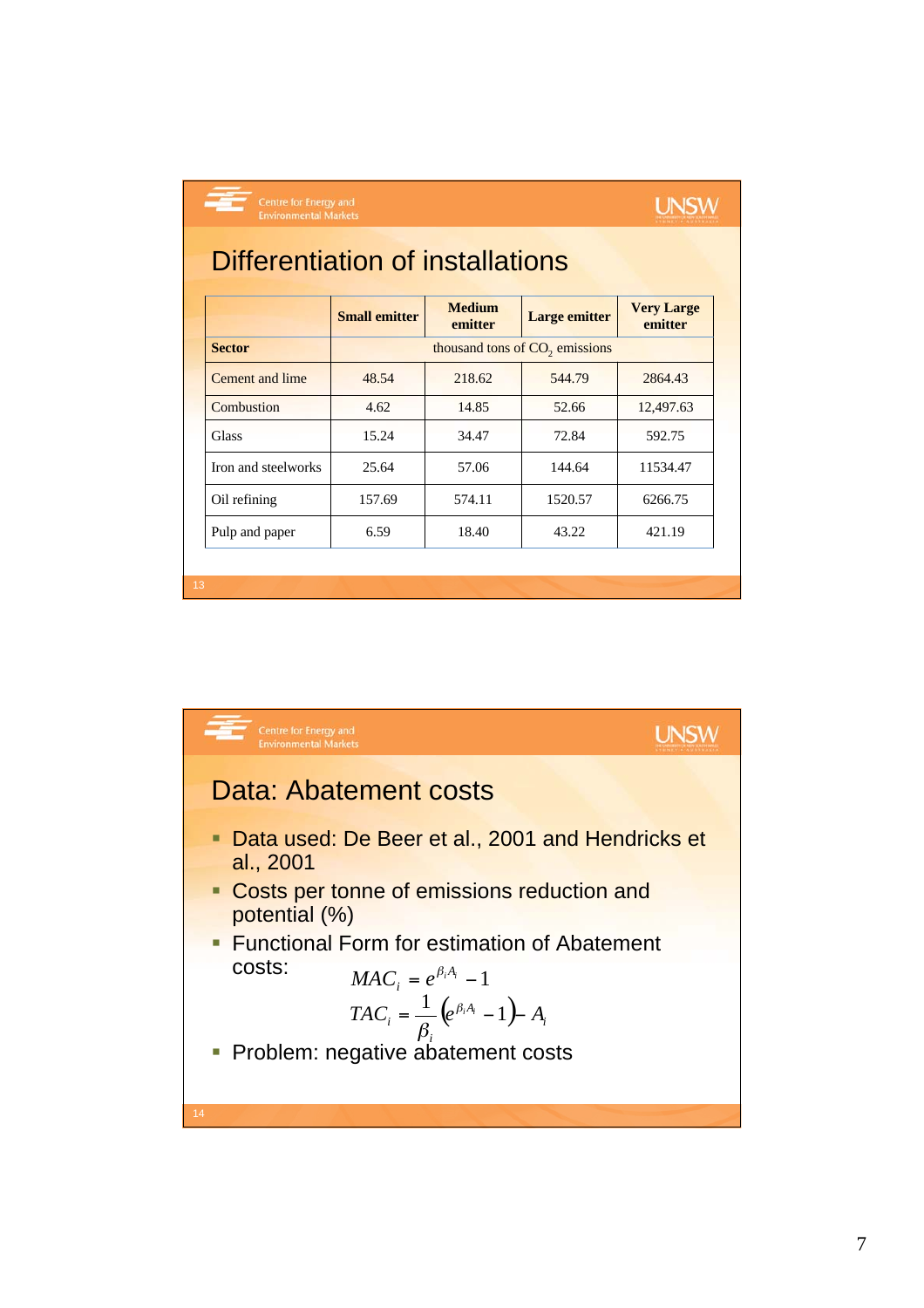| <b>Abatement costs</b>                                                             |                      |                          |                  |                              |  |  |  |
|------------------------------------------------------------------------------------|----------------------|--------------------------|------------------|------------------------------|--|--|--|
|                                                                                    | <b>Small emitter</b> | <b>Medium</b><br>emitter | Large<br>emitter | <b>Very Large</b><br>emitter |  |  |  |
| <b>Sector</b>                                                                      | $\beta$              | β                        | β                | $\beta$                      |  |  |  |
| <b>Cement</b><br>Combustion<br>Iron and steelworks<br><b>Glass</b><br>Oil refining | 0.842                | 0.187                    | 0.075            | 0.014                        |  |  |  |
|                                                                                    | 2.590                | 0.806                    | 0.227            | 0.001                        |  |  |  |
|                                                                                    | 1.649                | 0.741                    | 0.292            | 0.004                        |  |  |  |
|                                                                                    | 1.646                | 0.728                    | 0.344            | 0.042                        |  |  |  |
|                                                                                    | 0.0768               | 0.0211                   | 0.0080           | 0.0019                       |  |  |  |
| Pulp and paper                                                                     | 2.853                | 1.022                    | 0.435            | 0.045                        |  |  |  |

**UNSW** 

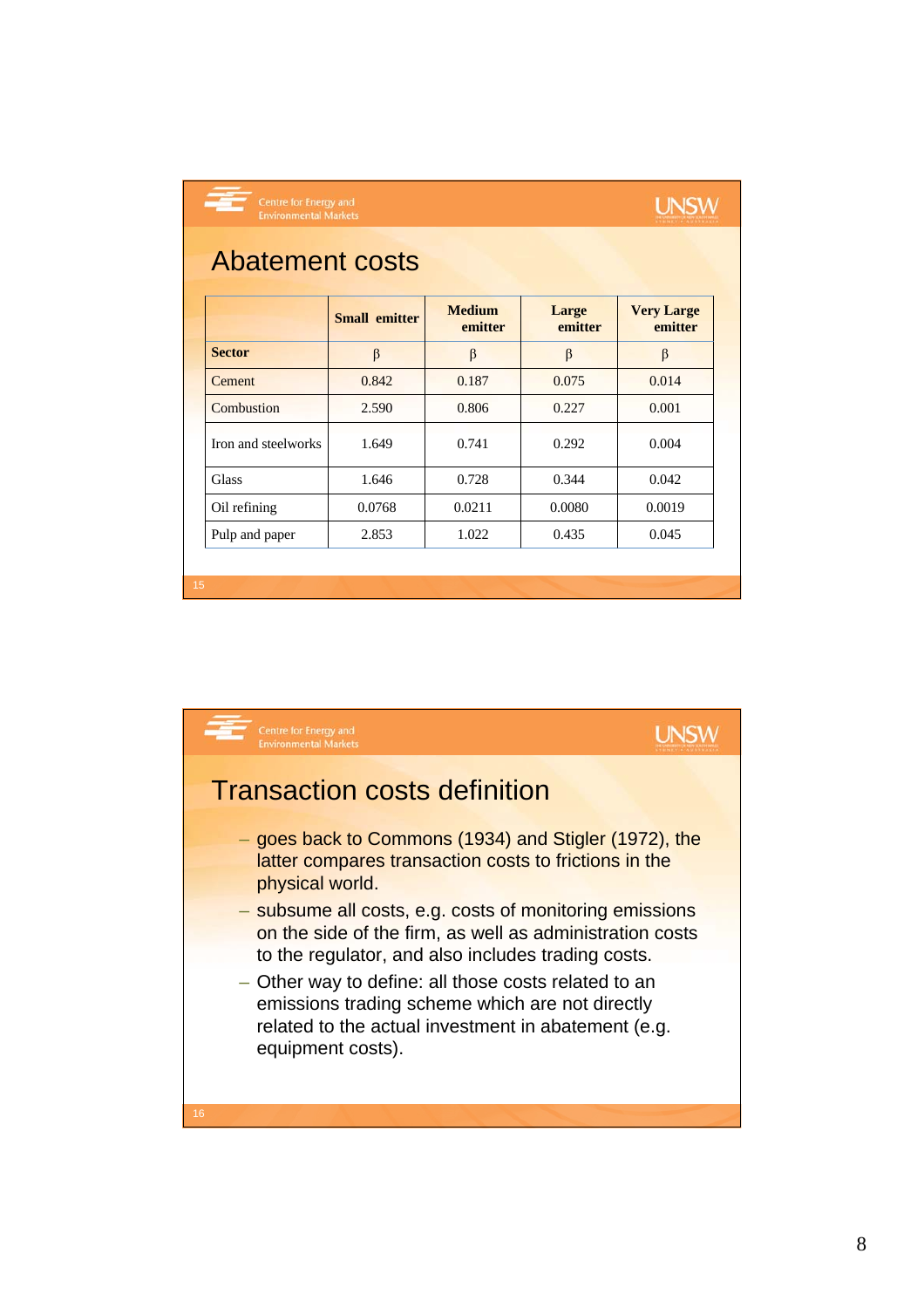.<br>Centre for Energy and<br>Environmental Markets

# **UNSW**

# Ongoing transaction costs

|                                                                        | <b>Small installations</b><br>$\leq$ 20 kt emissions |          | <b>Medium</b><br><i>installations</i><br>$20 - 1,700$ kt |          | Large installations<br>$≥ 1,700$ kt |          |
|------------------------------------------------------------------------|------------------------------------------------------|----------|----------------------------------------------------------|----------|-------------------------------------|----------|
|                                                                        | <b>ETS</b>                                           | Standard | <b>ETS</b>                                               | Standard | <b>ETS</b>                          | Standard |
| <b>Total Regulatory costs</b><br>In thousand Euros per<br>installation | 21<br>(1.05)                                         | 14       | 35                                                       | 24       | 82                                  | 68       |
| <b>Total Regulatory costs</b><br>in k€/per kt emissions                | 1.05                                                 | 0.7      | 0.021                                                    | 0.014    | 0.008                               | 0.007    |
| <b>Trading Costs4</b><br>(Euros / EUA)                                 | 0.025                                                |          | 0.025                                                    |          | 0.006                               |          |
| Fixed membership fee<br>(thousand Euros per<br>installation)           |                                                      |          |                                                          |          | 2.5                                 |          |
|                                                                        |                                                      |          |                                                          |          |                                     |          |

| Centre for Energy and<br><b>UNSW</b><br><b>Environmental Markets</b>     |                                      |                                      |            |                                                                 |  |  |  |
|--------------------------------------------------------------------------|--------------------------------------|--------------------------------------|------------|-----------------------------------------------------------------|--|--|--|
| <b>Results</b>                                                           |                                      |                                      |            |                                                                 |  |  |  |
| <b>Reduction</b><br>target                                               | <b>Total Cost</b><br><b>Policy 1</b> | <b>Total Cost</b><br><b>Policy 2</b> | $%$ saving | <b>Number of installations</b><br>efficiently covered in an ETS |  |  |  |
| % per year                                                               | million $\epsilon$<br>/year          | million<br>$E$ /year                 | % per year | Number of installations out of<br>24                            |  |  |  |
| $\mathbf{1}$                                                             | 1.0                                  | 0.8                                  | 24.9       | $\theta$                                                        |  |  |  |
| $\overline{2}$                                                           | 1.1                                  | 0.9                                  | 16.5       | $\theta$                                                        |  |  |  |
| 3                                                                        | 1.4                                  | 1.2                                  | 13.5       | 3                                                               |  |  |  |
| $\overline{\mathbf{4}}$                                                  | 1.7                                  | 1.6                                  | 9.2        | 5                                                               |  |  |  |
| 5                                                                        | 2.2                                  | 2.1                                  | 6.1        | 7                                                               |  |  |  |
| 6                                                                        | 3.0                                  | 2.8                                  | 4.0        | $\mathbf Q$                                                     |  |  |  |
| 7                                                                        | 3.9                                  | 3.8                                  | 2.6        | 10                                                              |  |  |  |
| 8                                                                        | 5.1                                  | 5.0                                  | 1.7        | 12                                                              |  |  |  |
| 9                                                                        | 6.7                                  | 6.6                                  | 1.2        | 14                                                              |  |  |  |
| 10                                                                       | 8.6                                  | 8.5                                  | 0.9        | 14                                                              |  |  |  |
| 18<br>Varying TC estimates and abatement costs showed results are robust |                                      |                                      |            |                                                                 |  |  |  |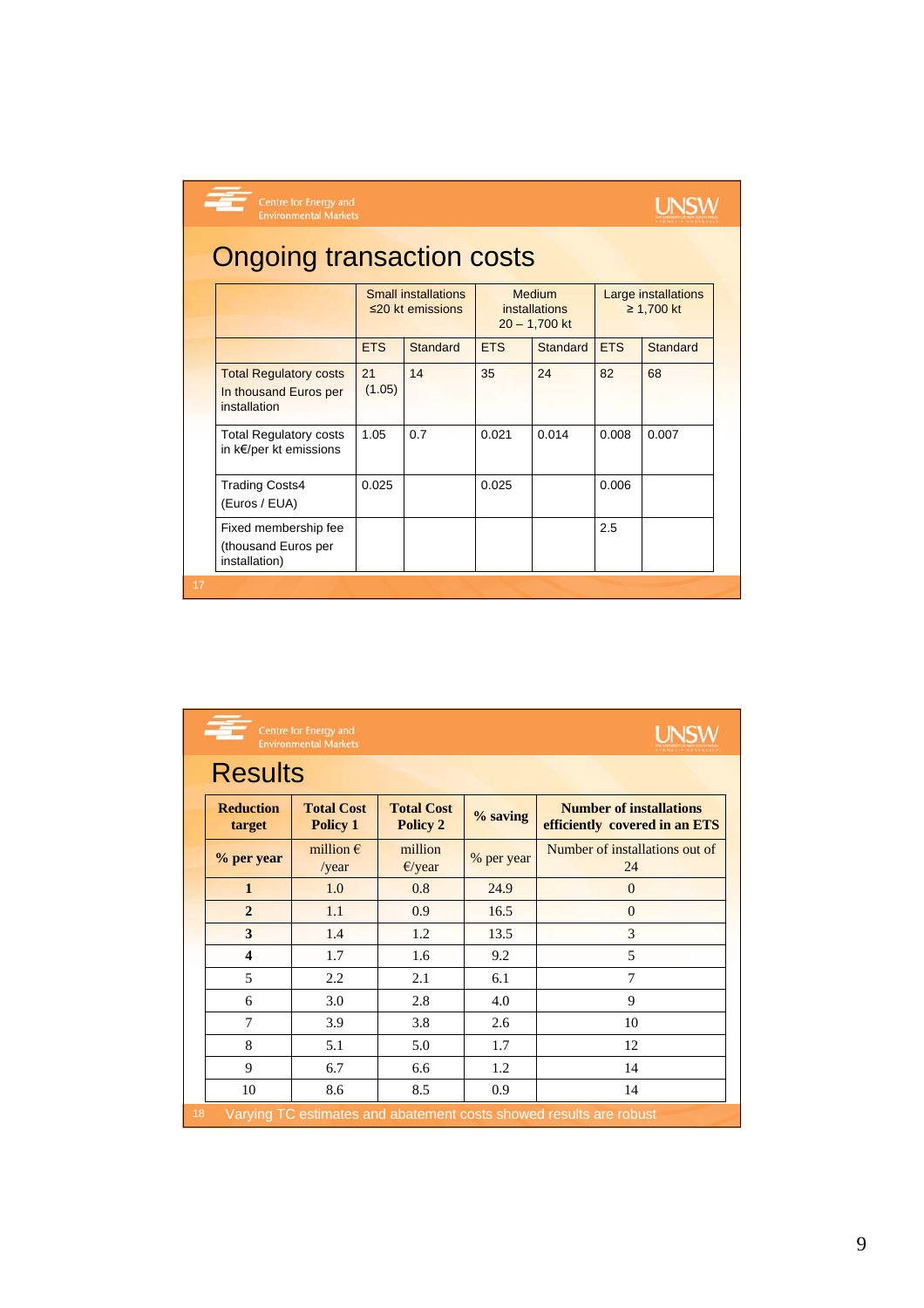## **UNSW**

# **Conclusions**

**Centre for Energy and<br>Environmental Markets** 

19

- **Blanket coverage only efficient if stringent reductions**
- **-** Heterogeneity in abatement costs does not outweigh small reduction potential due to low baseline emissions
- **Phasing in sectors over time when targets get more stringent as in** New Zealand bill is more efficient
- **Transaction costs are high and difficult to reduce much especially for** small emitters since some costs are fixed costs, therefore small emitters are more efficiently covered by standard
- EU ETS Phase 3 will make changes: introduction of an additional emission threshold of 10,000 tons of CO2 equivalent per year (excluding emissions from biomass) if thermal input does not exceed 25 megawatts
- **Leaving installations uncovered may cause perverse incentives,** therefore not recommended